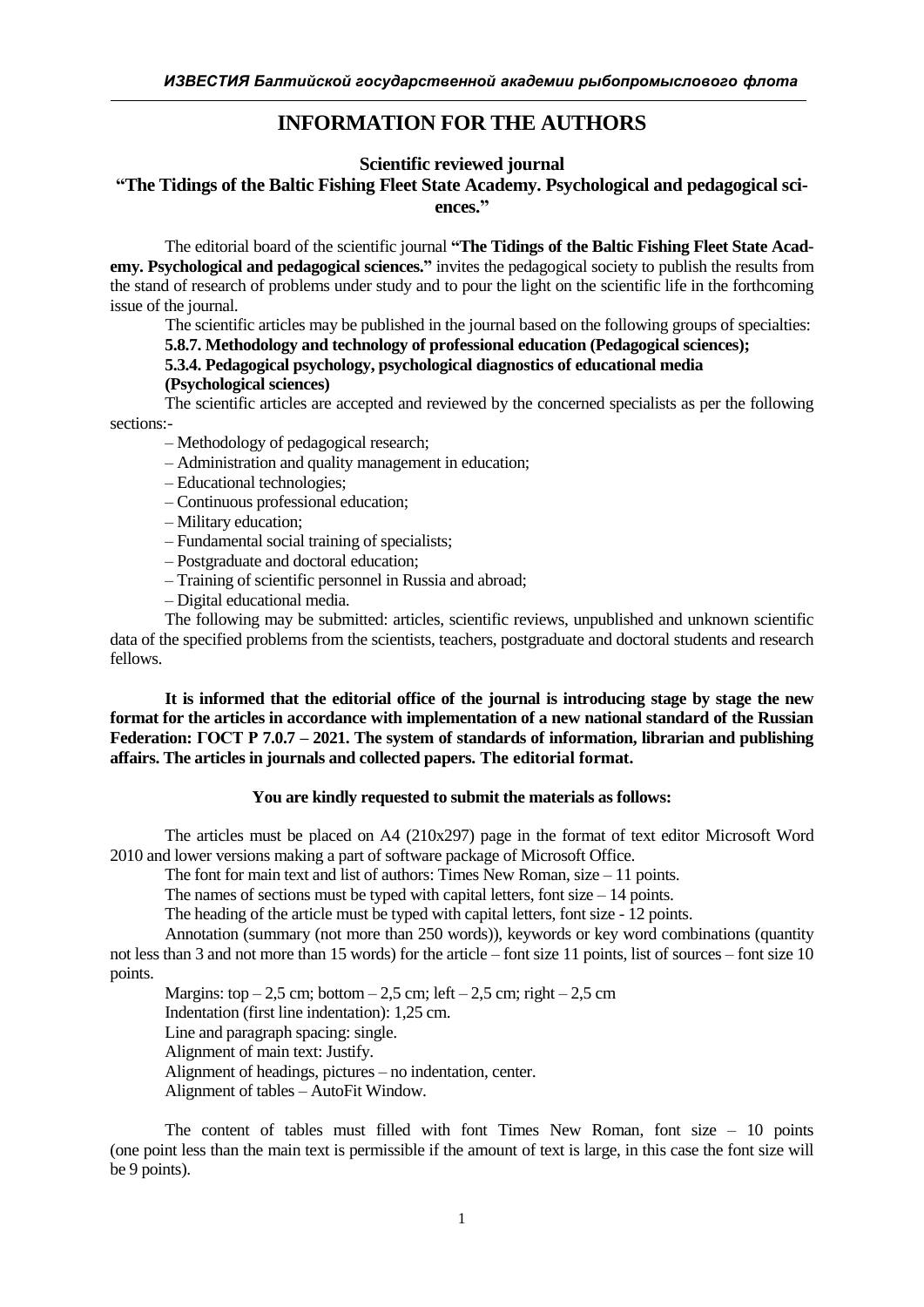

When a table is broken across other page the top row heading of the table must be repeated on the other page.

Names of pictures – font Times New Roman, font size – 10 points (one point less than the main text).

The formulas must be aligned as per the right edge (number of formula), with tabulation up to center.

Alignment of the authors list: left, no indentation.

The list of authors is separated from the article heading by two empty lines.

Alignment of the sources list: center, no indentation.

The main text is separated from the keywords and the literature list by one empty line.

The annotation (summary) and the keywords are not separated from each other, but from the heading and from the main text by one empty line.

The automatic transfer of words is required.

The pictures and diagrams as one common image (object) must be in BMP, TIFF or JPG format, 1:1 scale, with resolution from 270 to 400 dpi, not requiring additional editing, fully corresponding to the printed copy submitted by the author (drawing, erasing on the original hard copy in case of no changes of the relevant soft copy is not permitted). The colored pictures must be transferred by author into the grayscale mode, the tables – in Word format, autofit Window.

The brief summary of the article both in Russian and English; the keywords and keyword combinations both in Russian and English; name of the article – in Russian and English, list of article literature.

The review of a concerned specialist.

The articles of postgraduate and doctoral students do not require the reviews by the scientific mentors or scientific consultants.

The author details are required to be submitted along with text intended for publication:

Full author's last name, name and middle name (patronymic), telephone, post address, scientific degree, title, title of honor, place of work and designation.

The author/co-author may offer only one article for the journal issue. The editorial office will not accept for consideration the manuscripts if the requirements are not met. The editorial office retains the right to forward the manuscripts for the independent expertise. Should there be any negative review; the decision on publication is upon the editorial board. The postgraduate students are not subject to pay publication fee.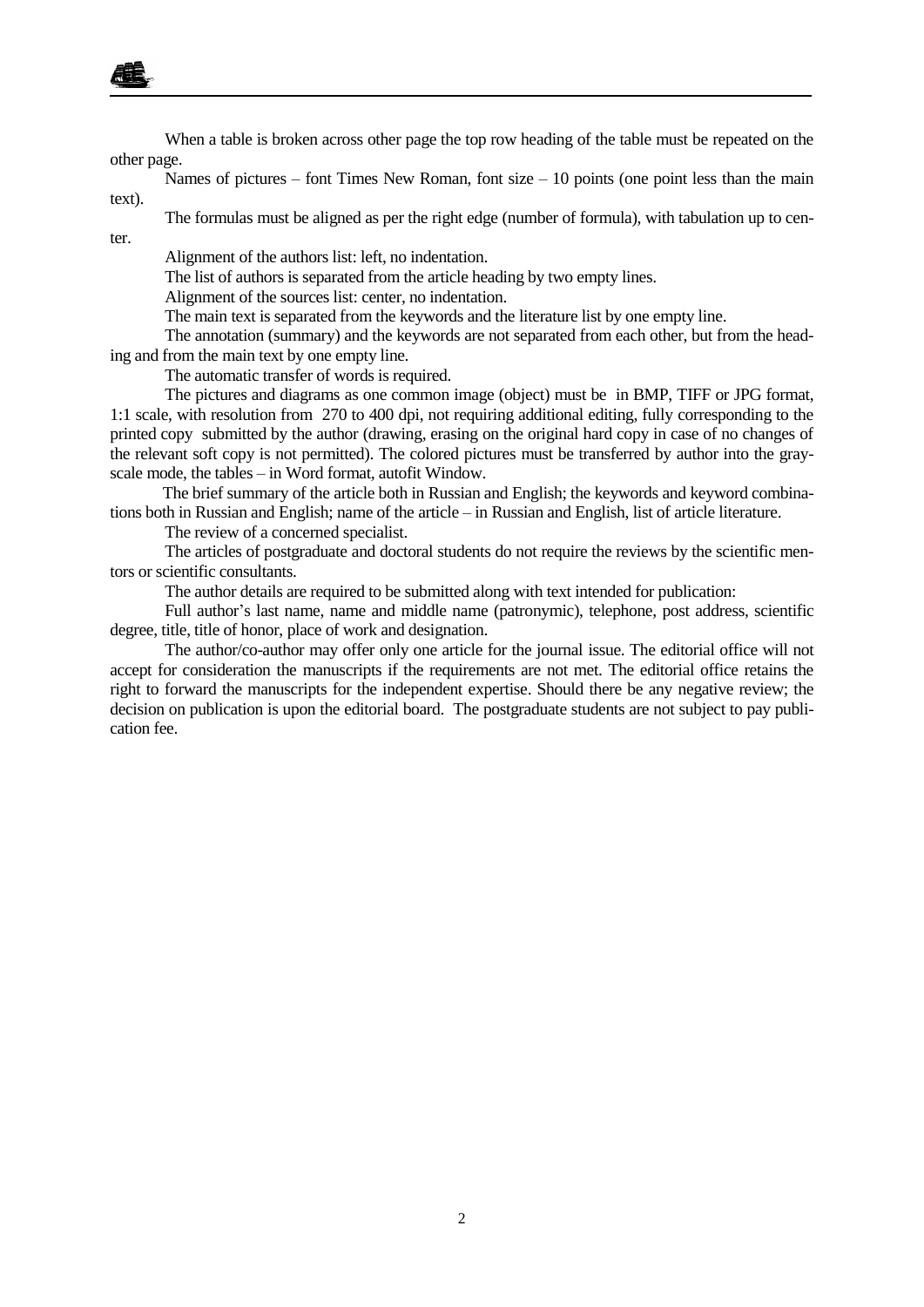*Образец оформления основной информации статьи для одного автора*

## **ОБРАЗОВАТЕЛЬНЫЕ ТЕХНОЛОГИИ**

Научная статья УДК [Doi.](https://doi.org/10.31367/2079-8725-2020-68-2-29-33)

#### **ТЕХНОЛОГИЯ ОБУЧЕНИЯ ИНОСТРАННЫХ КУРСАНТОВ МОРСКОЙ ТЕРМИНОЛОГИИ НА ЗАНЯТИЯХ ПО РУССКОМУ ЯЗЫКУ**

#### **Иван Иванович Иванов**

Калининградский государственный технический университет, г. Калининград, Россия, Iivanov@mail.ru

*Аннотация*. Рассматривается изучение терминологической лексики, обусловленное значимостью терминологии в освоении профессии, построении профессиональной коммуникации. Отмечается важность совместной работы преподавателей русского языка и преподавателей специальных дисциплин. *Ключевые слова:* иностранные курсанты, морская терминология, русский язык

## *Образец оформления основной информации статьи для нескольких авторов*

## **НЕПРЕРЫВНОЕ ПРОФЕССИОНАЛЬНОЕ ОБРАЗОВАНИЕ**

Научная статья УДК Doi:

#### **ДИСТАНЦИОННОЕ ВЫСШЕЕ ОБРАЗОВАНИЕ В УСЛОВИЯХ САМОИЗОЛЯЦИИ И ПРОБЛЕМА ИНСТИТУЦИОНАЛЬНЫХ ЛОВУШЕК**

## **Владимир Викторович Вольчик1, Игорь Михайлович Ширяев2**

1, 2Южный Федеральный университет, Ростов-на-Дону, Россия  $1$ volchik@sfedu.ru $\boxtimes$ , http://orcid.org/0000-0002-0027-3442 2shiryaev@sfedu.ru, https://orcid.org/0000-0002-1820-8710

*Аннотация.* Проанализированы нарративы и глубинные интервью основных акторов. Дистанционное образование не является полноценной заменой образования в традиционной форме, затрудняет передачу неявного знания, контроль и обратную связь при обучении, неоднозначно влияет на издержки образовательной деятельности, не позволяет полагаться на надежность информационнокоммуникационных технологий. При этом подчеркивается, что переход на дистанционное образование может трактоваться как новый этап эволюции институциональной ловушки электронизации и цифровизации.

*Ключевые слова:* экономика, управление народным хозяйством, институциональная экономика, дистанционное образование, цифровизация образования, высшее образование, самоизоляция, институциональные ловушки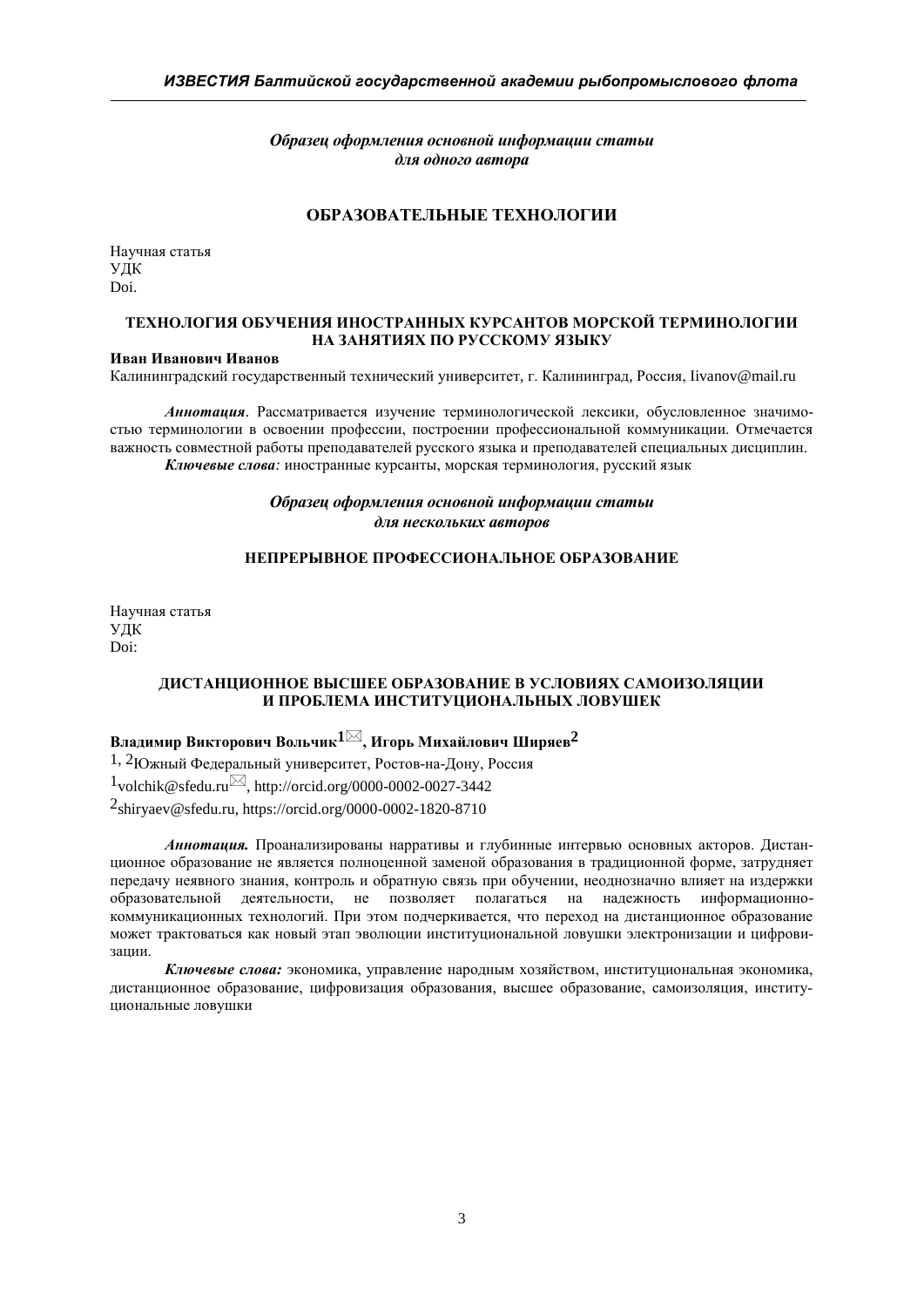

#### *Образец оформления текста статьи, таблиц, рисунков, списка источников*

#### ТЕКСТ СТАТЬИ

................

Таблица 1

#### **Название таблицы**

................



*Рис. 1. Название рисунка*

#### **Список источников**

1.

2. 3.

#### **Информация об авторах**

В. В. Вольчик – д-р социол. наук, проф., акад. Рос. наук; И. М. Ширяев – д-р экон. наук, проф.

## **Article titles English version (названия статьи английский вариант)**

Information about the author (authors) (Автор (авторы) информация об авторе (авторах) полностью на англ.яз.)

> *Abstract (Аннотация).* … *Keywords (Ключевые слова):* …